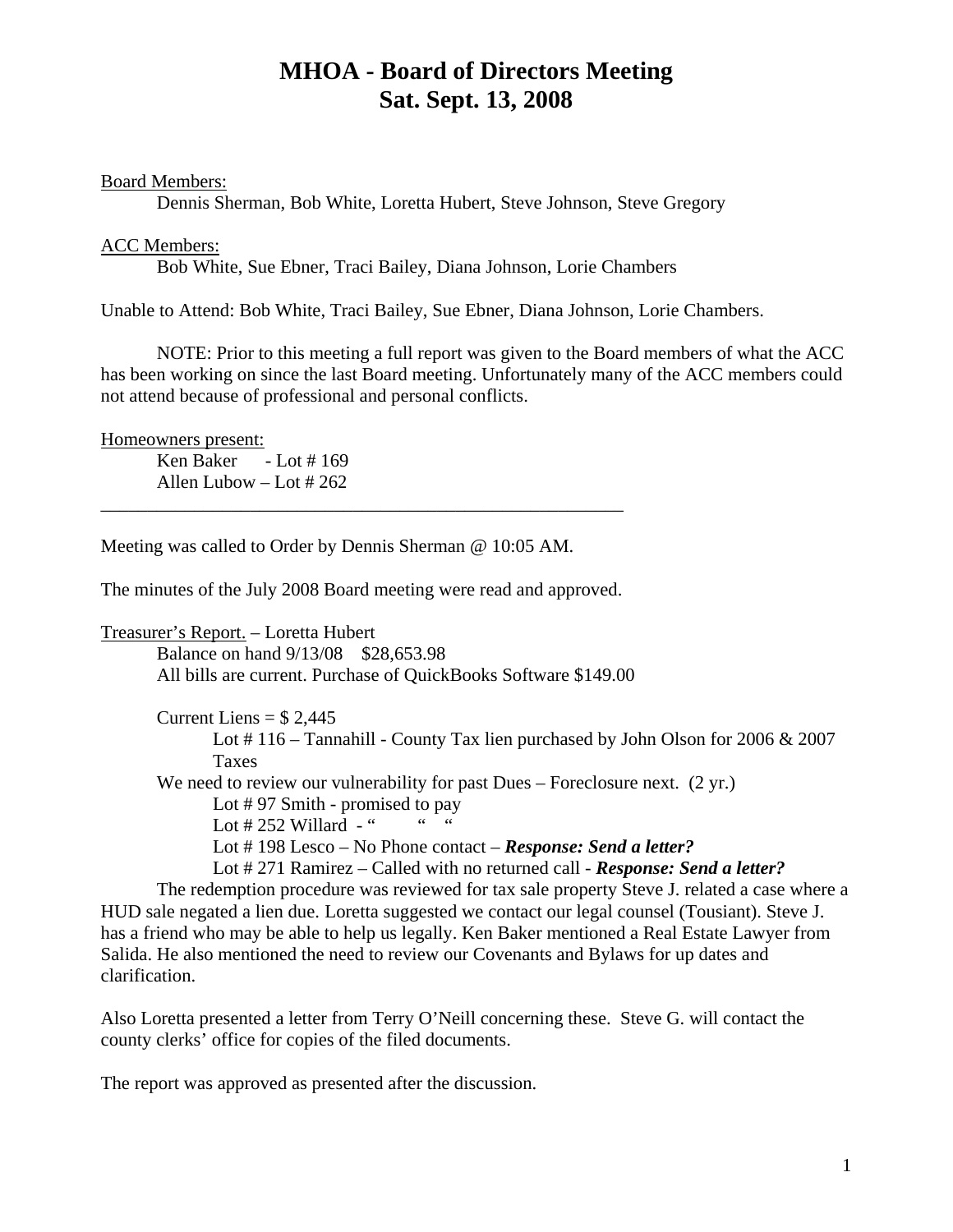## **Old Business:**

ACC Business: A full ACC report was supplied to the Board members prior to their meeting.

Review of Properties with issues.

Lot #104 – Chambers: Owner was out of town for an extended period. She will remove the tarps and try to improve the behavior of the visitors. We will review the cleanup and request burn permit information after they finish. Neighbor put house up for sale citing the problems as contributing factor.

*Response: Lot 104 was reviewed 9/20/08 and it is noted that the tarps have been removed and some debris have been removed.* 

Lot # 271 - Ramirez: fence removed – Shed not finished (paneling?) – Permit? There were numerous loose dog complaints and threatening behavior. We recommend the neighbors call Park county animal control to mitigate the problem.

*Response: Lot 271 shed not finished. ACC requested the shed roof needed to be painted as it had started pealing into colors of red and blue underneath the painted "Brown" that HO was approved for. Shed does not need a permit as it is not larger than 120 sq. ft, Approval was given from ACC to build. Lot file will be reviewed this weekend to see when actual completion date should be.* 

 *Dogs continue to run loose and threaten; Neighbors need to continue to call Park Cty. Animal Control.* 

Lot # 77 – Silcott – He had medical problems but his family have been there contributing to the accumulation of objectionable materials. Dennis will check for the existence of permits and future plans.

*Response: Lot: # 77 No active building permit, expired 4/2007, has not been updated. Out of Compliance.* 

Lot # 87 – Trimble: Continuing to work on house – Permit – current?

*Response: Lot: #87: Has a current building permit, it has been renewed and is good thru May 2009.* 

Lot # 103 – Crosby – Is their permit current?

*Response: Crosby: Started Build 2000, County says 50% complete. Permit is expired, original permit dated 2001 expired –Out of compliance. Building Dept noted this in their file.* 

Lot # 216 - Hermann – Requested a new permit but was denied for a lot setback oversight. He has a trailer on site with electricity, a vault?, and propane tank underground.

*Response: Lot #216 – Has active permit, expires 3/20011. File will be reviewed by ACC and then to Board Members with any questions. ACC's last letter to lot owner was that he was neither approved nor denied as he was working from the "street" vs. "property line" he was requested to supply ACC with additional info - ACC has never received.*

Lot  $\#$  118 – Thomas Compliant : Shed = Gone, Out house = Gone.